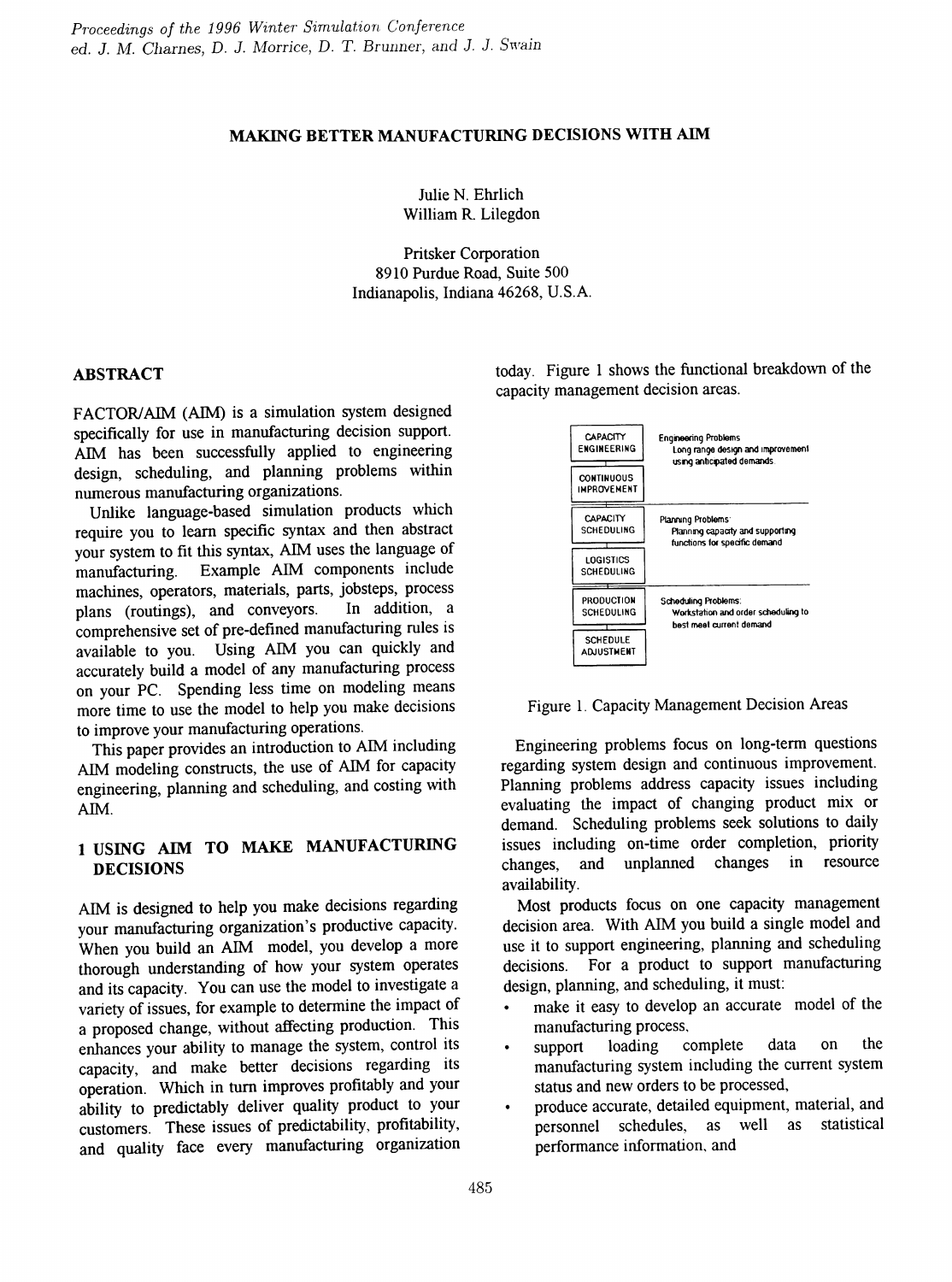provide complete results in a timely manner - when they are needed to make a decision.

AIM addresses all of these requirements. In addition, AIM results are presented in a manner which is easily understood by shop floor personnel  $-$  who most likely will not be familiar with traditional simulation analysis terminology.

#### 1.1 Capacity Engineering Decisions

One key use of AIM for capacity engineering is in designing a new manufacturing facility. Most manufacturers would never consider building a new product without first designing a prototype, and then testing and refining that prototype before production begins. The same is true for a new manufacturing facility. Building the facility on the computer using AIM, before you buy equipment and begin construction, can save millions of dollars. By buying only the equipment you need, and ensuring that your facility design can produce at the anticipated demand rate, you minimize risk and capital expenditures.

Once a facility is in operation, AIM can be used to evaluate system improvements. You can analyze the impact of facility changes like: adding a new piece of equipment, changing the material handling system layout, reducing work-in-process buffer, etc. You can identify potential problems and correct them using your AIM model, instead of perturbing the real system with sub-optimal approaches. This translates into real monetary savings, improved employee relations, and increased customer satisfaction.

#### 1.2 Planning Decisions

You can use an AIM model to address planning issues. Suppose you get a call from a new customer who wants you to make a new - though similar product. Wouldn't it be great to know the effect of this request before agreeing to do the job and setting a delivery date? AIM can help you detennine the effect of adding a new product or increasing volume of existing product.

Your AIM model can also help you in logistics planning. In order to maintain a manageable schedule for the manufacturing floor, materials need to be ordered and procured at the proper time. You can use your AIM model to test material procurement policies such as reorder points, delivery procedures, etc., in order to manage your inventory better.

#### 1.3 Scheduling Decisions

AIM is used to schedule operations for smaller scale production facilities, for individual departments within a larger facility, or for facilities requiring a PC based scheduling solution. Pritsker's FACTOR/PM and OrderLinX products were designed to fill the niche for large scale scheduling applications.

### 1.3.1 Data Integration for Scheduling

A key factor in the success of any scheduling system is the ability to integrate the scheduling software with existing production data systems. An accurate schedule depends upon precise production system status at the beginning of the schedule window, and complete data on new orders. Although it is possible to enter this required data manually, it is usually not practical to do so. Using AIM you can import information from other sources with speed and ease.

The AIM model is stored in an open, relational database. In-process status and new order data are loaded into the AIM database using custom data transfer procedures. The data connections usually associated with an AIM scheduling application are shown below in Figure 2.



Figure 2. AIM Data Connections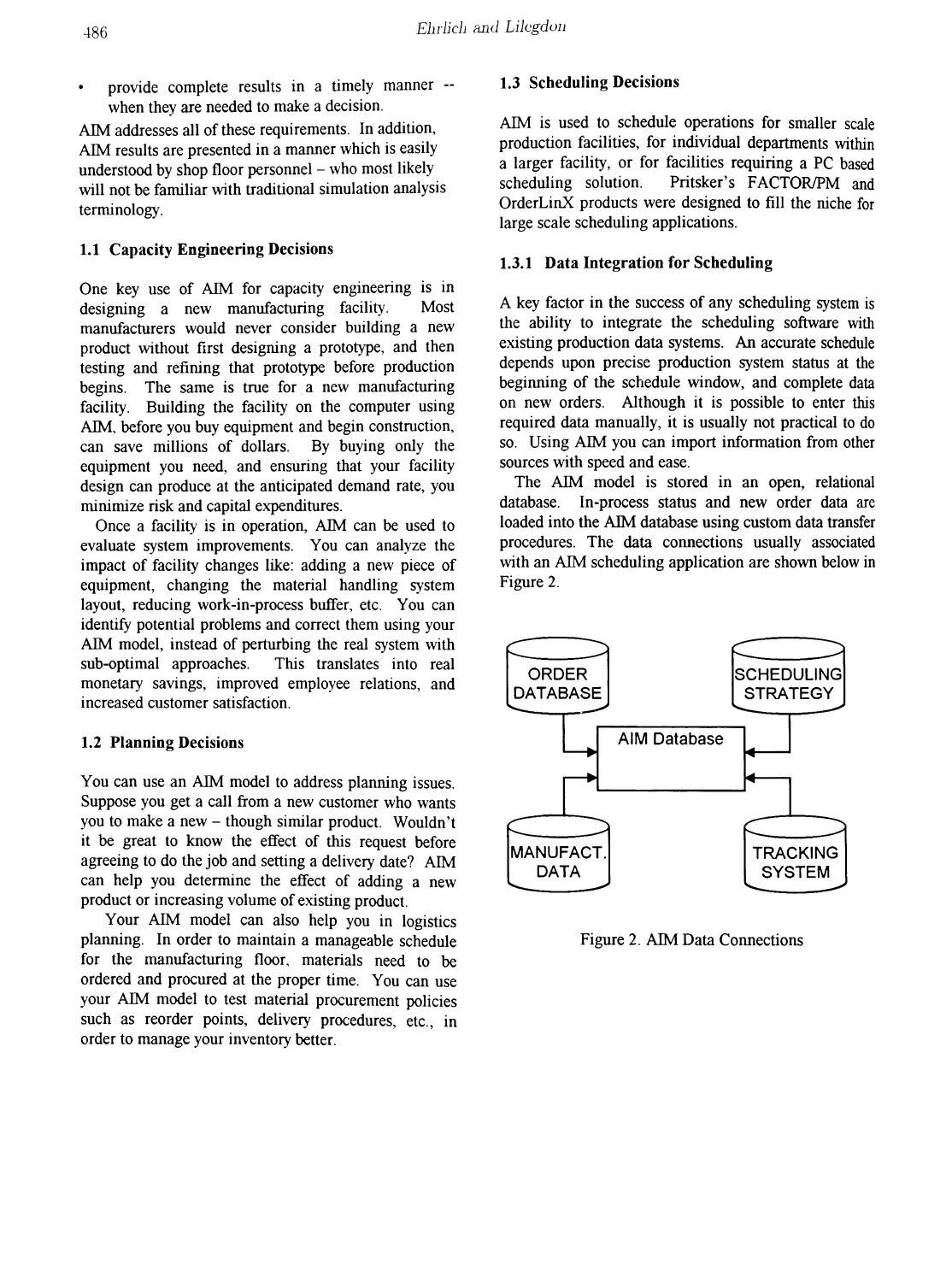#### 1.3.2 The AIM Scheduling Process 2 AIM ORGANIZATION

The first step in the AIM scheduling process is to transfer information on system status into the AIM database. Then an order book containing all new orders to be processed during the scheduling interval, (e.g., shift, day, week), is imported to drive the production schedule. The scheduler executes the simulation and reviews a summary of the order, resource, and schedule performance. These reports allow the scheduler to detect potential scheduling problems and adjust the parameters of the AIM model. The new alternative is then executed and performance of the two alternatives is compared. This process is repeated until a feasible, desired schedule is achieved. Detailed schedules are generated for the components of interest (e.g., equipment, personnel, materials), and distributed to the proper personnel such as operators or automated cell controllers.

Schedules can also be viewed in an interactive graphical GANTT chart form (see Figure 3), using the AIM GANTTs Module.

|                |                    | Resource Chart - 1 |            |           |                                                                                      |                   |           |                                   |  |
|----------------|--------------------|--------------------|------------|-----------|--------------------------------------------------------------------------------------|-------------------|-----------|-----------------------------------|--|
| Resource       |                    |                    | SAM. Feb 5 |           | <u>30; 20; 20; 20; 20; 20; 20; 20; 20; 21; 20; 21; 20; 40; 20; 21; 20; </u>          | <b>9AM, Feb 5</b> |           | 18AM Feb 5                        |  |
| Lathe          |                    |                    |            |           | <b>Execute commenced come processed</b> commenced come formul                        |                   |           |                                   |  |
| Mazak          |                    |                    |            |           |                                                                                      |                   |           | <b>Commodorations   655 Block</b> |  |
| <b>MILCntr</b> |                    |                    |            |           | 23 B G G G G G G G GODDODDOL A' AL G GODDOD AS AS GODDODODOL A A A G A G A G A G G A |                   |           |                                   |  |
| <b>Ouench</b>  |                    |                    |            |           |                                                                                      |                   |           |                                   |  |
| SplRoll 1      |                    |                    |            |           |                                                                                      |                   |           |                                   |  |
|                | 88 M S             |                    |            |           |                                                                                      |                   |           |                                   |  |
|                | <b>Crew Fisher</b> |                    |            |           |                                                                                      |                   |           |                                   |  |
| Load           | <b>Order</b>       |                    |            | IPM Feb 5 | A0 : 25 : 40 : 25 : 20 : 25 : 10 : 25 : 00 : 25 : 00 : 25 : 00 : 26 : 10 : 26 : 08   |                   | 2PM Feb 5 |                                   |  |
|                | 84G4121            |                    |            |           |                                                                                      |                   |           |                                   |  |
| 2              |                    | 84G4121            |            |           |                                                                                      |                   |           |                                   |  |
| 3              | 84G412             |                    | --------   |           |                                                                                      |                   |           |                                   |  |

Figure 3. AIM GANTTs User Interface

The *GANTTs* Module is a graphical schedule display tool which provides a convenient mechanism to review an AIM schedule. A separate GANTT chart display for orders, jobs. and resources allows the scheduler to quickly review critical information. In addition, an extensive network of detailed information on the schedule and the AIM model is provided.

AIM is organized into four modules as shown in Figure 4 below. The AIM Executive controls data collection for a simulation and provides database and alternative management capabilities. It also invokes all the other AIM modules.



Figure 4. AIM Organization

The Simulator module is where you build your AIM model and run it with animation. It also contains summary report and graph capabilities to support model verification and validation. The Batch Simulator supports alternative evaluation through multiple replicates and multiple alternative runs. The Reporter displays textual reports on model performance. The Grapher displays plots, pie charts, bar charts, and histograms, summarizing model performance. Both the Reporter and Grapher support alternative and replicate comparison.

# 3 BUILDING AND RUNNING AN AIM MODEL

You create a model by pointing and clicking to locate graphical components (e.g. machines, conveyors) on the AIM facility window. Figure 5 shows an example model in the AIM facility window. This model contains machines, operators, and work-in-process buffers.



Figure 5. Sample FACTOR/AIM Facility Window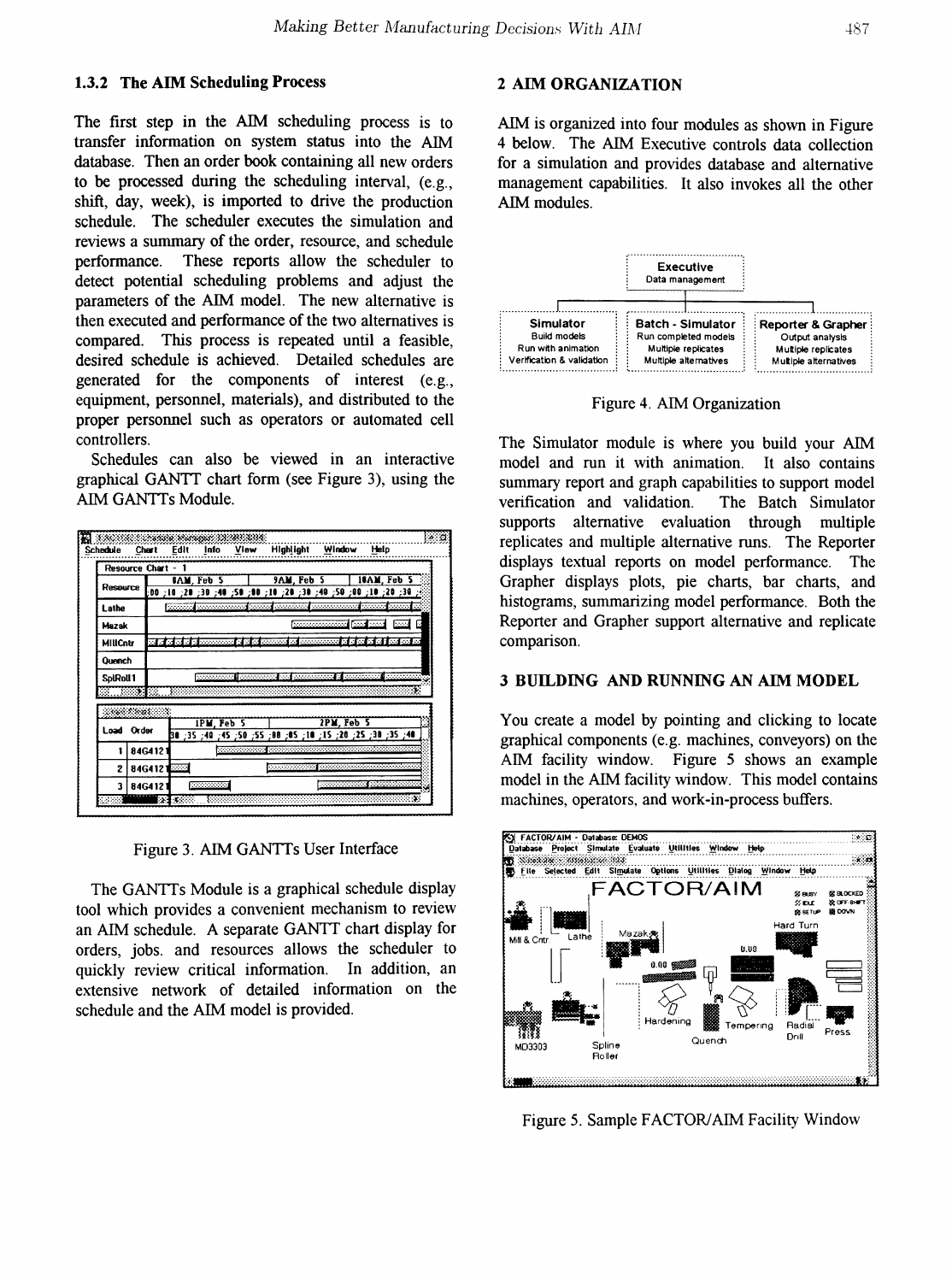Once the graphical layout is complete, you add your parts and define their process routings. You can further refine the model as needed, using the information dialog boxes provided for each AIM component. For example, you can enable overtime for your operators by simply clicking a check box in a resource dialog box.

Another way to create a model in AIM is to load part or all of your model directly into the AIM database tables. Loading can be done using the database manager or using customized data import utilities. If you have existing information in electronic form, this can be a time-saving option.

Animation of your AIM model is automatic. As you create the layout of your system on the facility window, you are providing the location information needed to animate the model. If you load your resource and material handling information directly into AIM, you will need to provide location information for your layout.

Building and running a model in the AIM Simulator module is a very interactive process. You can build part of the model, run it, make changes, and run again. In addition, the Simulator has extensive support for model verification and validation including:

- automatic animation which allows you to watch your model as it simulates
- dynamic graphs of system conditions (e.g. resource queue length) which you can view while the simulation is running,
- reports and graphs summarizing system performance which you can view any time you pause the simulation,
- a network of status information boxes providing detained information on the state of each model component, and
- an events viewer which allows you to view all scheduled events and step through them while your model is running.

You can also run your model in batch mode, without animation, using the Batch Simulator module. You can request runs of multiple replicates and multiple alternatives for analysis purposes.

You have complete control over the type of data collected during an AIM simulation run. Summary and raw data outputs exist for every AIM component. All simulation output is stored in the AIM database. An extensive set of standard output reports and graphs are provided to analyze the system's performance. Figure 6 shows an example graph.



Figure 6. FACTOR/AIM Output Graphics

AIM reports and graphs make it easy to compare different potential configurations of your system - that is different AIM alternatives. Stochastic models can be built in AIM representing the random nature of the manufacturing process. AIM output reports and graphs are designed to reflect the stochastic nature of the analysis. AIM can also create schedule reports and communicate schedules graphically using a GANTT chart, as shown previously in Figure 3.

#### 4 AIM MODELING COMPONENTS

AIM components correspond closely with the actual components of your manufacturing system. This reduces the amount of abstraction that is required to build models, and the amount of time it takes to build a model. Sample AIM modeling components include:

| Machines        | Parts                       |
|-----------------|-----------------------------|
| <b>WIPs</b>     | Orders                      |
| Operators       | Process Plans               |
| <b>Fixtures</b> | Material Handling Equipment |

The following sections provide more information on AIM components, and give a brief overview of the AIM modeling approach.

# 4.1 Types of AIM Components

You build an AIM model by defining the capacity constraining resources and the parts that flow through these resources. The resources are most commonly machines, operators, work-in-process areas, and the material handling equipment. Each resource component is represented directly in AIM, and has its own graphical location and appearance. Animation of resources is automatic.

You can control the availability of resources by assigning them to shift, breakdown, and maintenance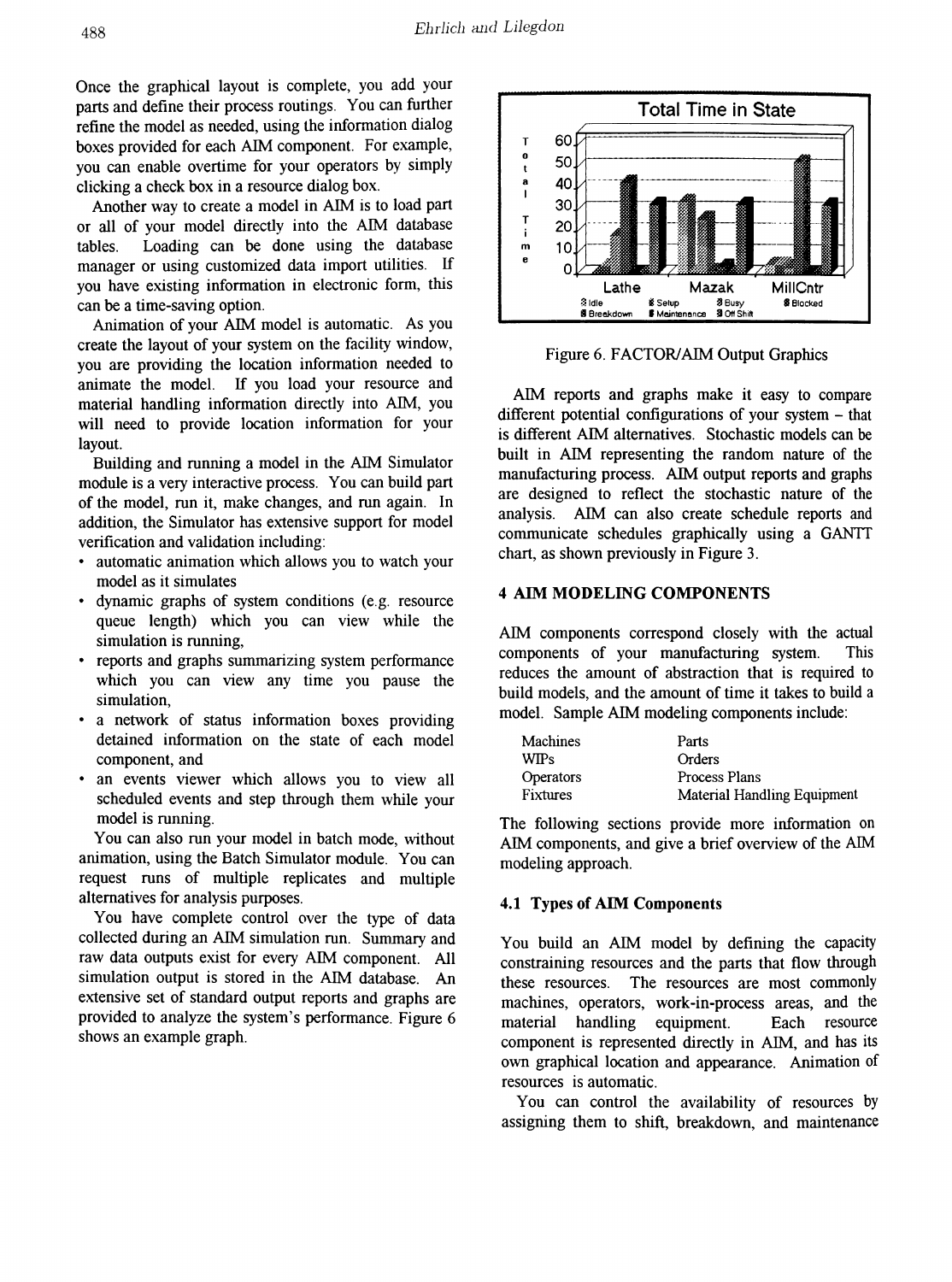schedules. The sample editor shown in the Figure 7 is used to define and access shifts, breakdowns, and maintenances for the machine,.

| Mazak<br>Name:                                                                 | Desc: Mazak - MD4174                              |                                                                                   |
|--------------------------------------------------------------------------------|---------------------------------------------------|-----------------------------------------------------------------------------------|
| -Shifts-<br>K<br>StdShift<br>lshift 1:<br>E<br>SwngShit<br>Shift <sub>2:</sub> | Initially setup for-<br>Þ<br>Part<br>F.<br>Order: | Animation Type<br>实: Machine<br><b>Of</b> Fixture<br>⊙ Operator<br><b>Coneral</b> |
| D<br>Shift 3:<br>Ŀ.<br>Shift 4:                                                | ĸ<br>X,<br><b>SANCE</b><br>Resource Type: Machine | -Cost Type<br><b>Sk Equipment</b><br>E<br><b>R</b> Labor                          |
| Breakdown                                                                      | Member of<br>Maintenance                          | Used In                                                                           |
| Cancel<br>Apply<br>ōĸ                                                          | Details<br>Reset<br>lcon                          | Status<br>Cost<br>Help                                                            |

Figure 7. Sample Machine Resource Editor

The AIM process plan component captures the logic of your manufacturing system. You can think of a process plan as a flowchart describing the movement of parts or part families through their manufacturing process. You can easily translate your existing part routing sheets into AIM process plans.

An AIM process plan is actually a collection of jobsteps describing the sequence of operations performed on a part. These parts flow through the manufacturing facility as loads. At each jobstep, the load seizes the resources which are required to perform the operation. For example, a lathe machine and an operator are required for the job of setting up the lathe. Other resources which are no longer needed by the load are released. A sample of the types of jobsteps available in AIM include:

| Setup           | Remove from Material |
|-----------------|----------------------|
| Operations      | Assign a Variable    |
| Produce         | Accumulate/Split     |
| Assemble        | Inspection           |
| Move Between    | Kanban               |
| Add to Material | User Defined         |

Loads in AIM are created by several different means, including:

- Loading an existing order log or book directly into the AIM database. With this approach, you can compare the performance of your manufacturing operations under different configurations using actual production loading. You can also import system status information along with your order book in order to make planning and scheduling decisions.
- Modeling pull oriented manufacturing systems. You describe when new parts or sub-assemblies are needed by the system, for example when an inventory depletes to a threshold level. Pull orders

generate new loads that represent the required parts or sub-assemblies.

Several other methods of load creation exist in AIM. An AIM model can contain any combination of these load creation methods.

#### 4.2 Adding Manufacturing Details

You control the behavior of each AIM component using a robust library of pre-defined actions and rules. For example, you can control how a specific machine chooses the next job to start when it completes a job using AIM's extensive library of resource sequencing and selection rules. Examples of these rules follow.

| Least No. of Jobsteps           |
|---------------------------------|
| Least Processing Time           |
| Least Static Slack              |
| Longest Any Jobstep             |
| Longest Current Jobstep         |
| Low Attribute Value             |
| Low Priority                    |
| <b>Shortest Current Jobstep</b> |
| Smallest Load                   |
| Min Setup Time over             |
| First N Loads                   |
| etc                             |
|                                 |

AIM contains over 160 locations where you can choose from alternative actions or rules in order to refine component behavior and capture the details of your manufacturing operation. In most cases this information appears on the component's detail page. The resource detail page is shown in Figure 8 below.

| Name: FinOpO1                                                                                  | Type: Operator                                                                                                                                     |
|------------------------------------------------------------------------------------------------|----------------------------------------------------------------------------------------------------------------------------------------------------|
| Sequencing<br>Γ<br>Rula: Global<br>B<br>Attribute:<br>Selection-<br>E<br>Rule: Sequencing Rule | Setup Delay: 0.0<br><b>Allocation</b><br>※ Permanent ※ Temporary<br>- Output -<br>⊰§ Summary<br><b>States</b><br>Sol Waiting Time Sol Queue Length |
| Value: 0.000000                                                                                | <b>Si Must Complete</b><br>Max Overrun: 0                                                                                                          |
| Cancel<br>ОK                                                                                   | Help<br>Reset<br>Apply                                                                                                                             |
| Sequencing priority rule                                                                       |                                                                                                                                                    |

Figure 8. Sample Resource Details

If the built-in rules do not represent the logic of your system, you can create your own custom rule. You write custom rules in the C language and compile and link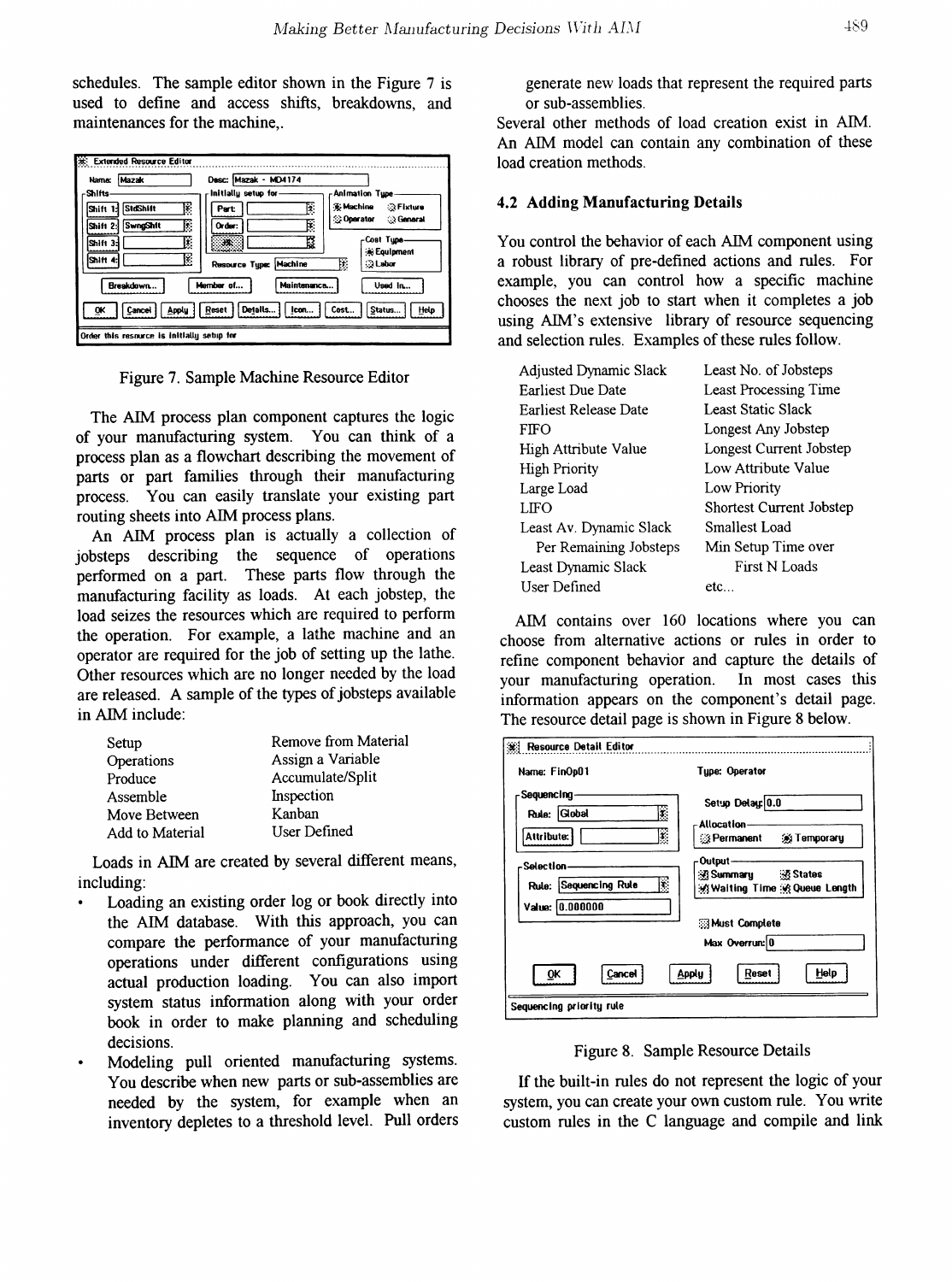them without leaving AIM. AIM makes it easy for rules to be created by an exrpert user, and then used by less experienced modelers.

### 4.3 AIM Modeling Summary

You model in AIM by describing your production process using manufacturing terms. Figure 9 shows a summary of the major AIM modeling components and their relationships.





# 5 AIM COST MODELING

To this point you have seen how you can build a model in AIM which captures the details of your manufacturing process. You have also seen that this model can be used in the broad areas of capacity engineering, planning and scheduling. Now AIM also includes financial modeling capabilities.

The latest release of AIM, Version 6.0, extends its manufacturing simulation capabilities to include the modeling of manufacturing costs. This makes great sense. An AIM model already captures the details of how parts are processed. It is a logical extension to also capture the costs of these operations.

AIM Version 6.0 modelers can define product costs with simple fill-in-the-blank forms. These costs fall into four general classifications; operating costs, overhead costs, inventory costs, and lateness costs. Operating and overhead costs are defined for the resources in your facility - machines, labor, material handling devices. Inventory costs are associated with raw material, work-in-process buffers, and finished goods storage. Lateness costs are penalties associated with not completing orders on time.

Separate output reports and graphs are available in Version 6.0 to communicate the outcome of the cost simulation. The average operating expense per part, the value of inventory, and total expense incurred are just a sample of the reports and graphs available in Version 6.0. Utilizing the custom reporting of FACTOR/AIM it is possible to generate cash flow reports and pro forma income statements from the model.

# 5.1 Operating Costs

Operating costs are costs directly tied to the production of parts. Examples of operating costs include cost of labor to setup and operate a lathe; cost of fuel and lubrication to run a gantry crane; and cost of supplies used at a washing station. AIM tracks the operating costs consumed by a part as it flows through the shop. It also tracks the operating costs incurred by each machine, operator, fixture, and other resources. These costs can be reported for the system as a whole, by part type, or for each resource individually.

### 5.2 Overhead Costs

Overhead costs are costs that cannot be directly related to the processing of individual parts, Examples of overhead cost include: management costs, engineering costs, rent, capital equipment expenditures, and depreciation. Overhead costs can be defined for the same resources as operating costs, and they are evaluated and assigned to parts and resources at the end of the simulation.

#### 5.3 Inventory Costs

Inventory costs reflect the value of parts in work-inprocess storage, as well as the value of raw and finish goods inventory. Inventory carrying costs and turnover rates are also tracked and reported by AIM.

#### 5.4 Lateness Costs

Lateness costs are incurred when product cannot be delivered on time. They can be used to quantify the negative effects of lateness including expedited shipping costs, contract penalties, and the cost of customer dissatisfaction.